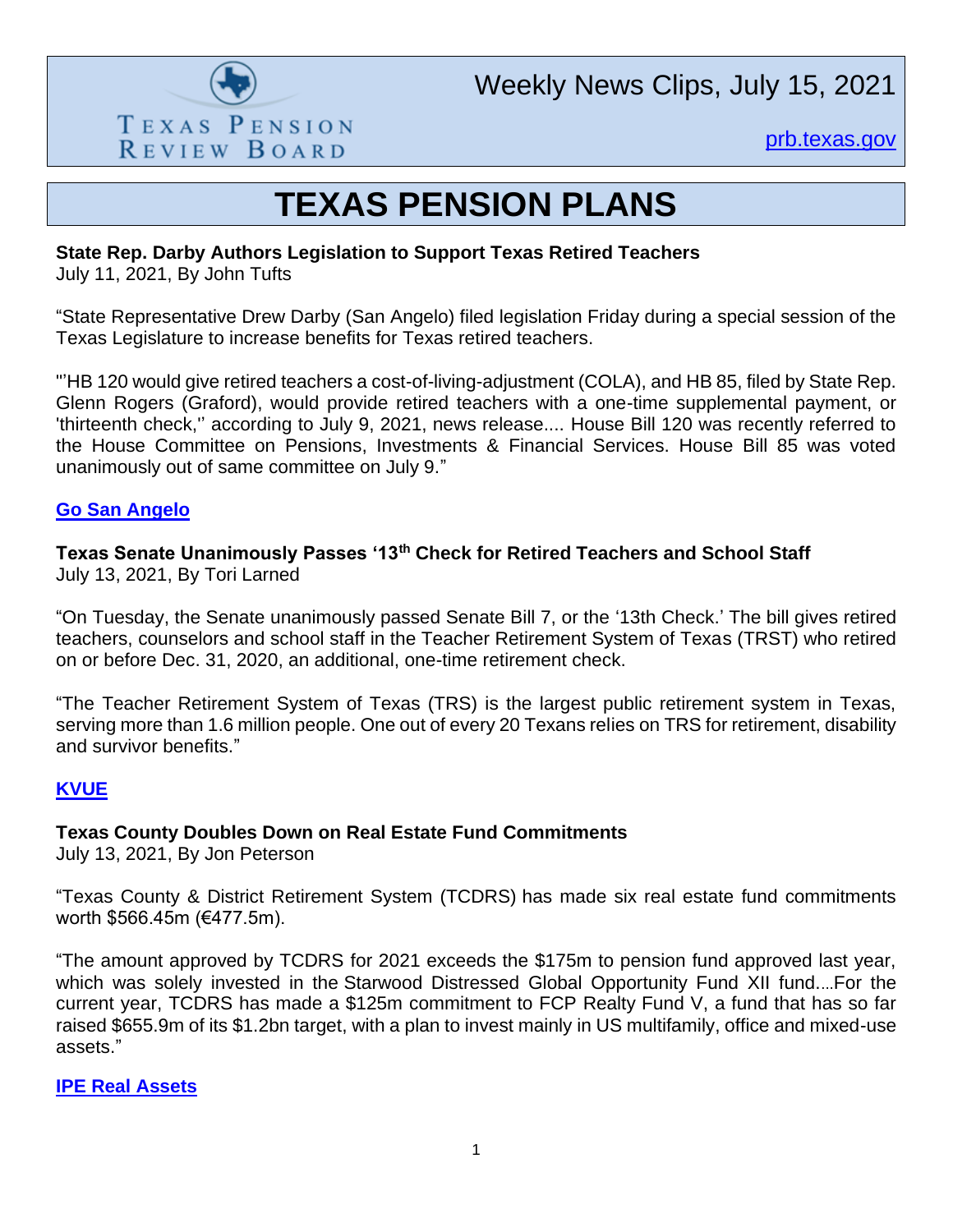# **TEXAS ECONOMIC INDICATORS**

#### **Tapping New Resources: Texas Tech Heads Collaboration to Study Impact, Technology Necessary for Recycling Produced Water**

July 8, 2021, By Special to the Avalanche-Journal (Press Release)

"Texas Tech will serve as the administrator for the newly created Texas Produced Water Consortium, a collaborative effort to explore options, alternatives and potential economic impacts for the billions of gallons of produced water in Texas each year.... The primary challenge presented by produced water is its high salt content. Options to use this water for alternative purposes beyond oil and gas operations have been neither fully understood nor capitalized upon. More importantly, alternative uses for produced water could provide significant water resources in drought-stricken areas and those relying on diminishing water resources like the Ogallala Aquifer."

#### **[Lubbock Avalanche-Journal](https://www.lubbockonline.com/story/news/2021/07/08/texas-tech-heads-collaboration-study-impact-technology-necessary-recycling-produced-water/7906109002/)**

#### **Texas Economy Experiencing Solid Recovery**

July 13, 2021, By David Ajamy

"Despite a slowing pace of growth from March to April, the Federal Reserve Bank of Dallas reported in late June that the Texas economy was on a firm recovery path....'The Texas economy is on the path to a solid recovery although the pace of growth has slowed due to supply-side issues, such as difficulty finding workers, and wide-scale shortages of materials,' Dallas Fed Senior Business Economist Laila Assanie said in a statement."

### **[Austin Business Journal](https://www.bizjournals.com/austin/news/2021/07/13/texas-economy-dynamics-returning-to-the-office.html)**

#### **Seeking Opportunities, Newcomers Make North Texas the Fastest Growing Metro Area for Immigrants** July 13, 2021, By Stella M. Chávez

"According to a new report by the self-described bipartisan think tank New American Economy, the couple is representative of many immigrants who've recently moved to the area. The report, which uses data from the U.S. Census Bureau's 2019 American Community Survey, found that the Dallas-Fort Worth is the fastest growing metro area in the country for immigrants. In just one year, from 2018 to 2019, more than 48,000 new immigrants moved here."

#### **[KERA News](https://www.keranews.org/business-economy/2021-07-13/seeking-opportunities-newcomers-make-north-texas-the-fastest-growing-metro-area-for-immigrants)**

#### **UT Researcher: Texas Needs a New Look at Energy Market Rules to Avoid Repeat of February Blackout** July 13, 2021, By Diego Mendoza-Moyers

"After seeing Texas' energy market rules result in gas suppliers reaping windfalls at the expense of utilities and ratepayers, it may be time to take a new look at the rules, King said. 'There is no physical or practical reason why we have to let the price fluctuate so rapidly, as it didn't really serve citizens better,' he said. 'Markets are a human creation, and if they don't serve the public well, particularly in emergencies, then we don't have to use them.'"